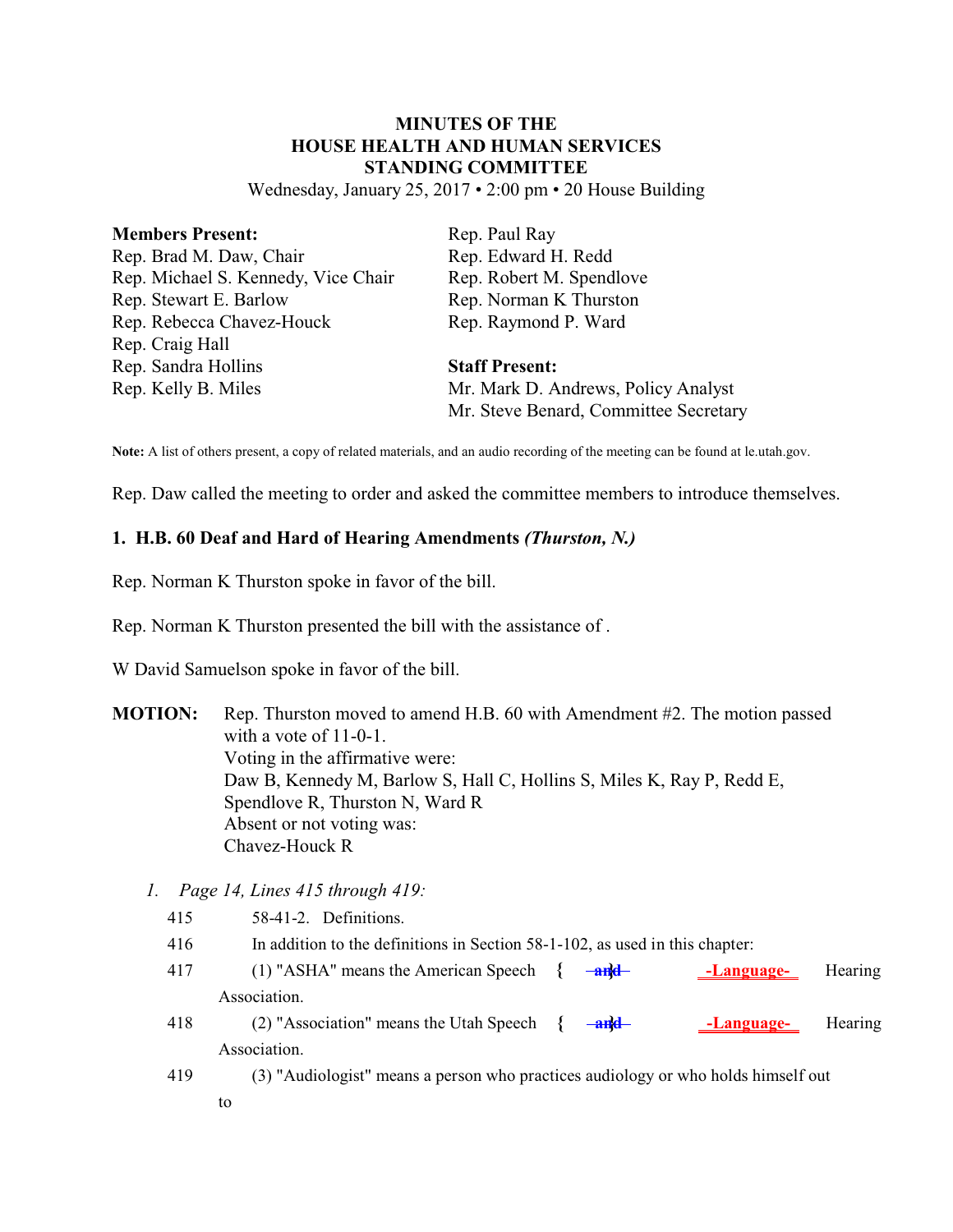- *2. Page 15, Lines 451 through 455:*
	- 451 (6) "Board" means the Speech-language Pathology and Audiology Licensing Board
	- 452 created under Section 58-41-6.
	- 453 (7) "CCC" means the certificate of clinical competence awarded by the American

454 Speech **{ and } -Language-** Hearing Association.

- 455 (8) "CFY" means the clinical fellowship year prescribed by ASHA.
- **MOTION:** Rep. Redd moved to pass H.B. 60 out favorably. The motion passed with a vote of 11-0-1. Voting in the affirmative were: Daw B, Kennedy M, Barlow S, Hall C, Hollins S, Miles K, Ray P, Redd E, Spendlove R, Thurston N, Ward R Absent or not voting was: Chavez-Houck R

### **2. H.B. 110 Controlled Substance Amendments** *(Ray, P.)*

Rep. Paul Ray presented the substitute bill with the assistance of .

- **MOTION:** Rep. Thurston moved to replace H.B. 110 with 1st Substitute H.B. 110. The motion passed with a vote of 11-0-1. Voting in the affirmative were: Daw B, Kennedy M, Barlow S, Chavez-Houck R, Hollins S, Miles K, Ray P, Redd E, Spendlove R, Thurston N, Ward R Absent or not voting were: Hall C
- **MOTION:** Rep. Thurston moved to pass H.B. 110 out favorably. The motion passed with a vote of 11-0-1. Voting in the affirmative were: Daw B, Kennedy M, Barlow S, Chavez-Houck R, Hollins S, Miles K, Ray P, Redd E, Spendlove R, Thurston N, Ward R Absent or not voting was: Hall C

#### **3. H.J.R. 4 Joint Resolution on Maintenance-of-effort Requirements** *(Redd, E.)*

Rep. Edward H. Redd presented the bill with the assistance of .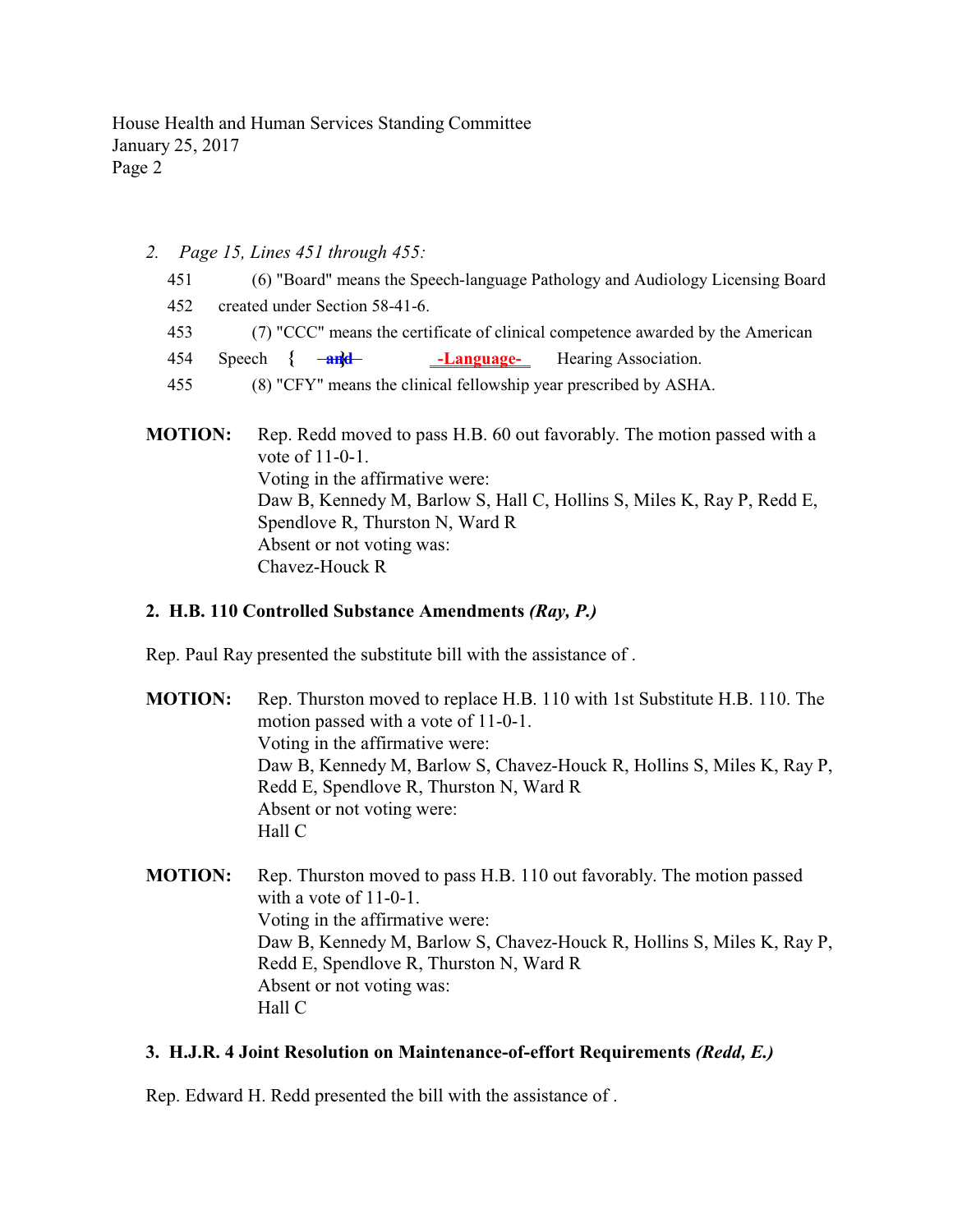Claire Tobin Lence, legislative fiscal analyst, spoke of the bill.

**MOTION:** Rep. Spendlove moved to pass H.J.R. 4 out favorably. The motion passed with a vote of 12-0-0. Voting in the affirmative were: Daw B, Kennedy M, Barlow S, Chavez-Houck R, Hall C, Hollins S, Miles K, Ray P, Redd E, Spendlove R, Thurston N, Ward R

# **4. H.C.R. 3 Concurrent Resolution Recognizing and Remembering the Forgotten Patients of the Utah State Hospital** *(Redd, E.)*

Rep. Edward H. Redd presented the bill

Dallas Earnshaw, Dir State Hospital, spoke in favor of the bill.

**MOTION:** Rep. Thurston moved to pass H.C.R. 3 out favorably. The motion passed with a vote of 12-0-0. Voting in the affirmative were: Daw B, Kennedy M, Barlow S, Chavez-Houck R, Hall C, Hollins S, Miles K, Ray P, Redd E, Spendlove R, Thurston N, Ward R

# **5. H.B. 90 Insurance Opioid Regulation** *(Ward, R.)*

Rep. Raymond P. Ward presented the bill

wcf

**MOTION:** Rep. Ward moved to amend H.B. 90 with Amendment #1.

- *1. Page 3, Line 69:* 69 opioid { dependance **dependence }**
- *2. Page 3, Lines 76 through 81:*
	- 76 (5) A health insurer subject to this section shall on or before October 1, 2018, and
	- 77 before each October 1 thereafter, report to the Health and Human Services Interim Committee
	- 78 regarding  $\{\div\div$
	- **79 (a) }** the health insurer's opioid policies as described in Subsections (2) and (3)  $\{ \frac{\ }{\ } \frac{\ }{\ }$  **; and**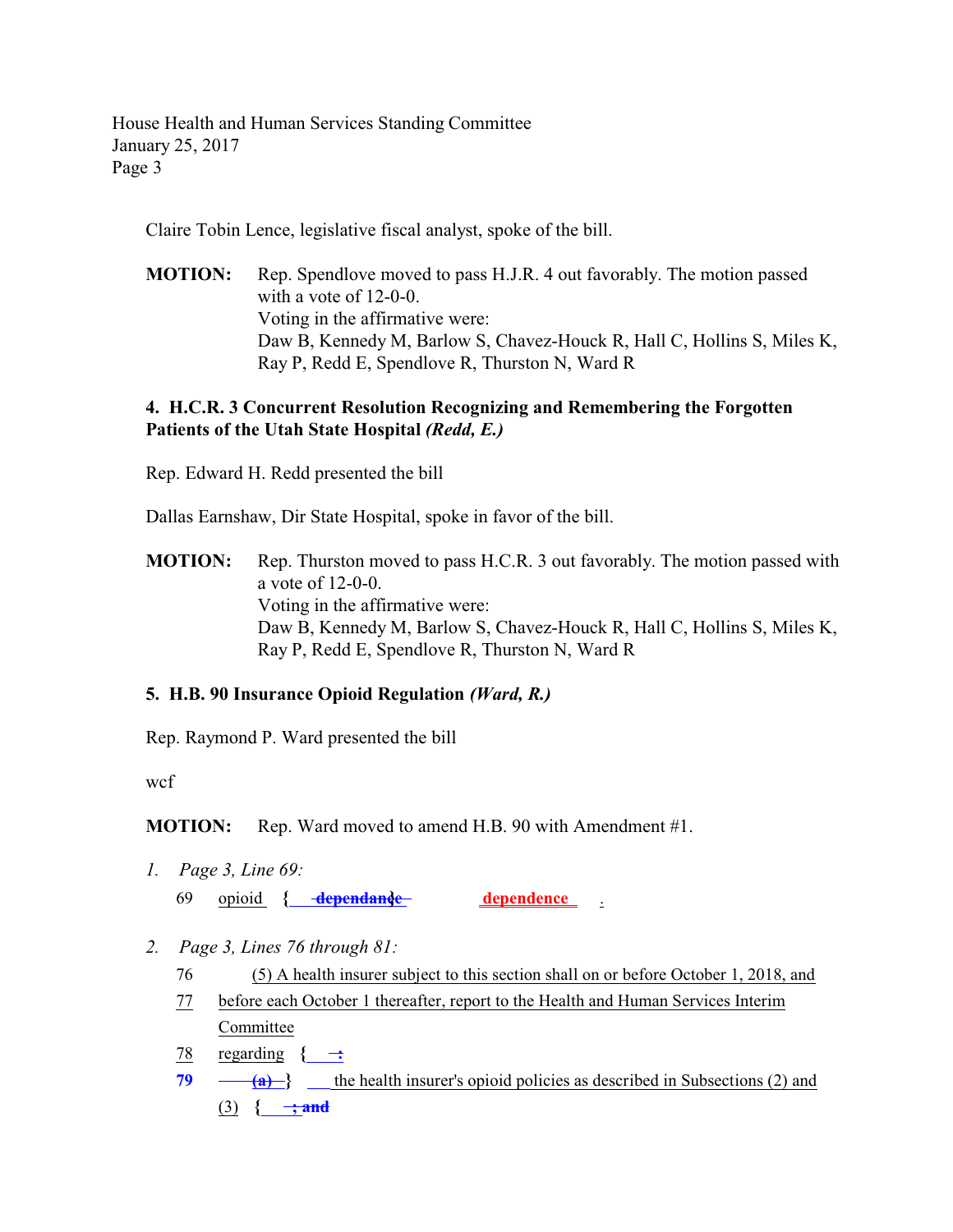> **80 (b) the health insurer's analysis of whether the prescribing policy has been effective in**

**81 reducing the risk of opioid addictions and overdoses }** .

distributed HB90 Insurance Opioid Regulations handout

Jennifer Daily, Utah Academy of Family Physicians spoke in favor of the bill.

Mark Brinton, Utah Medical Association spoke in opposition to the bill.

Kelly Atkinson, Utah Health Insurance Association spoke to the bill.

Mary Jo Macmillan, Exec Dir of Utah Support Advocates for Recovery Awareness spoke to the bill.

Paul Rogers, Worker's Compensation Fund spoke for the bill.

**MOTION:** Rep. Ray moved to amend H.B. 90 with Amendment #1. The motion passed with a vote of 11-0-1. Voting in the affirmative were: Daw B, Barlow S, Chavez-Houck R, Hall C, Hollins S, Miles K, Ray P, Redd E, Spendlove R, Thurston N, Ward R Absent or not voting was: Kennedy M

- *1. Page 3, Line 69:* 69 opioid **{ dependance } dependence** .
- *2. Page 3, Lines 76 through 81:*
	- 76 (5) A health insurer subject to this section shall on or before October 1, 2018, and
	- 77 before each October 1 thereafter, report to the Health and Human Services Interim Committee
	- 78 regarding  $\{\rightarrow\}$
	- **79 (a)**  $\left\{\right\}$  the health insurer's opioid policies as described in Subsections (2) and  $(3)$  {  $\rightarrow$  and
	- **80 (b) the health insurer's analysis of whether the prescribing policy has been effective in**
	- **81 reducing the risk of opioid addictions and overdoses }** .